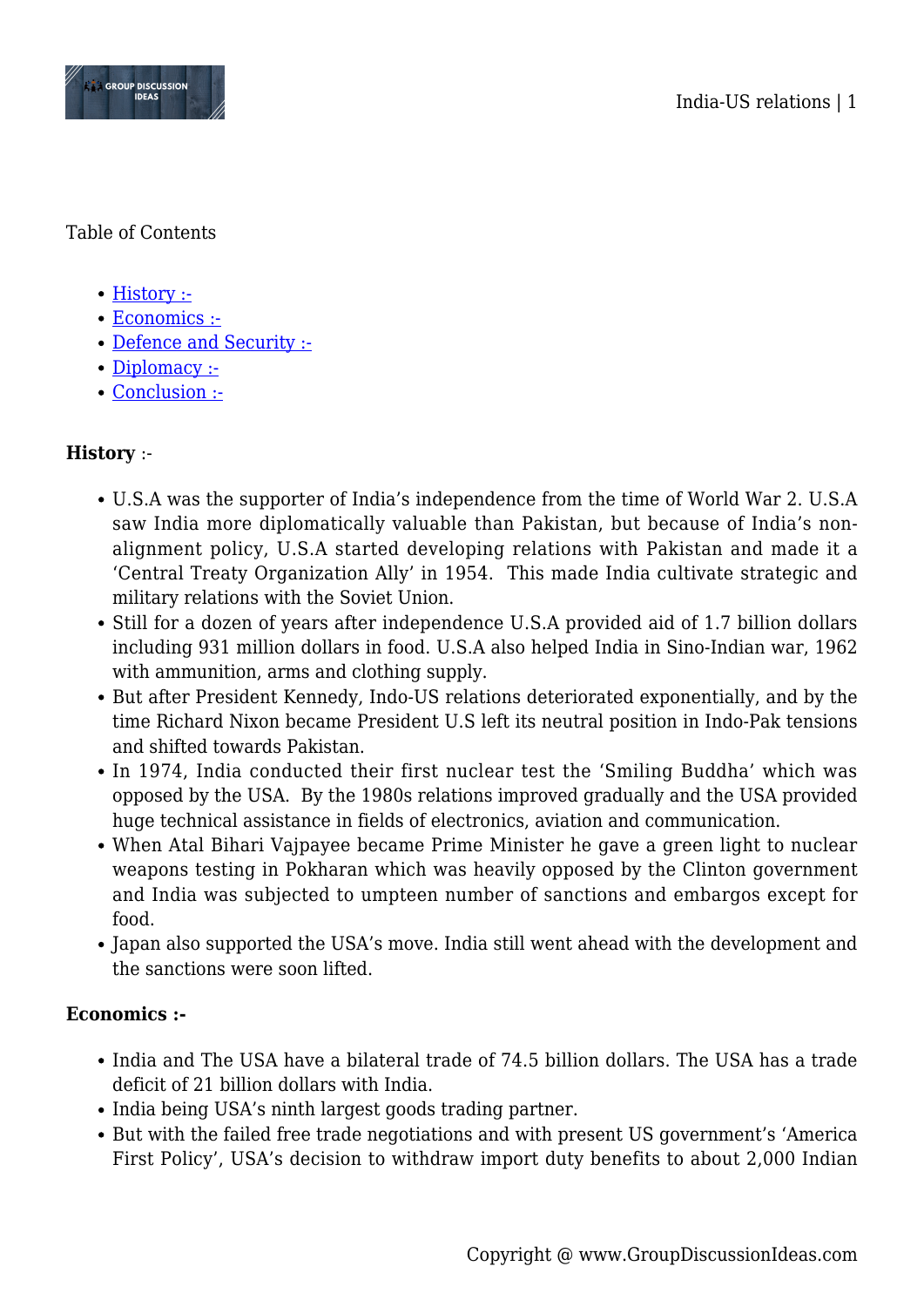

goods under its Generalized System of Preferences (GSP) programme, we can see a declining trade surplus.

- The USA also claims that it is not getting a fair Indian market share and import duty relaxations with its increasing amount of exports.
- India claims that the USA is not acknowledging India's steps to reduce the trade deficit as India for the first time in 2018 imported oil and gas from the USA worth 4 billion dollars.
- If USA plans to go ahead and revokes India's Preferential Trade status, India is planning to impose higher import duties to 29 of the items imported from USA which will put an extra burden of 290 million dollars per year on the USA.

### **Defence and Security :-**

A top Pentagon commander recently said that India-USA defence sales are at an all-time high. USA has been supplying us aircraft for the navy (P-8I) and air force (C-17 Globemaster, Hercules C-130J, Apache and Chinook Helicopters). In July the USA started delivering M777 Howitzers for the Indian Army.

We have also signed two agreements with USA namely :-

- COMCASA (Communications Compatibility and Security Agreement): It will facilitate access to advanced defence systems and enable India to optimally utilize its existing U.S.-origin platforms.
- LEMOA (Logistics Exchange Memorandum of Agreement): LEMOA gives access, to both countries, to designated military facilities on either side for the purpose of refuelling and replenishment. India can access all the bases of the USA stationed worldwide for logistical support and so can the USA.

In the recent 2+2 dialogue defence ministers of both the countries acknowledged the role of technology and agreed to encourage and prioritize co-production and co-development projects through the Defence Technology and Trade Initiative (DTTI).

Military exercise participation :-

- Yudh Abhyas: Annual Combat exercise between Indian and American armies.
- Malabar: Started in 1992, an annual naval exercise between India and USA. Japan joined in 2015.
- Cope India: Exercises between IAF and USAF.
- Red Flag: India has participated a couple of times in this exercise. Its an aviation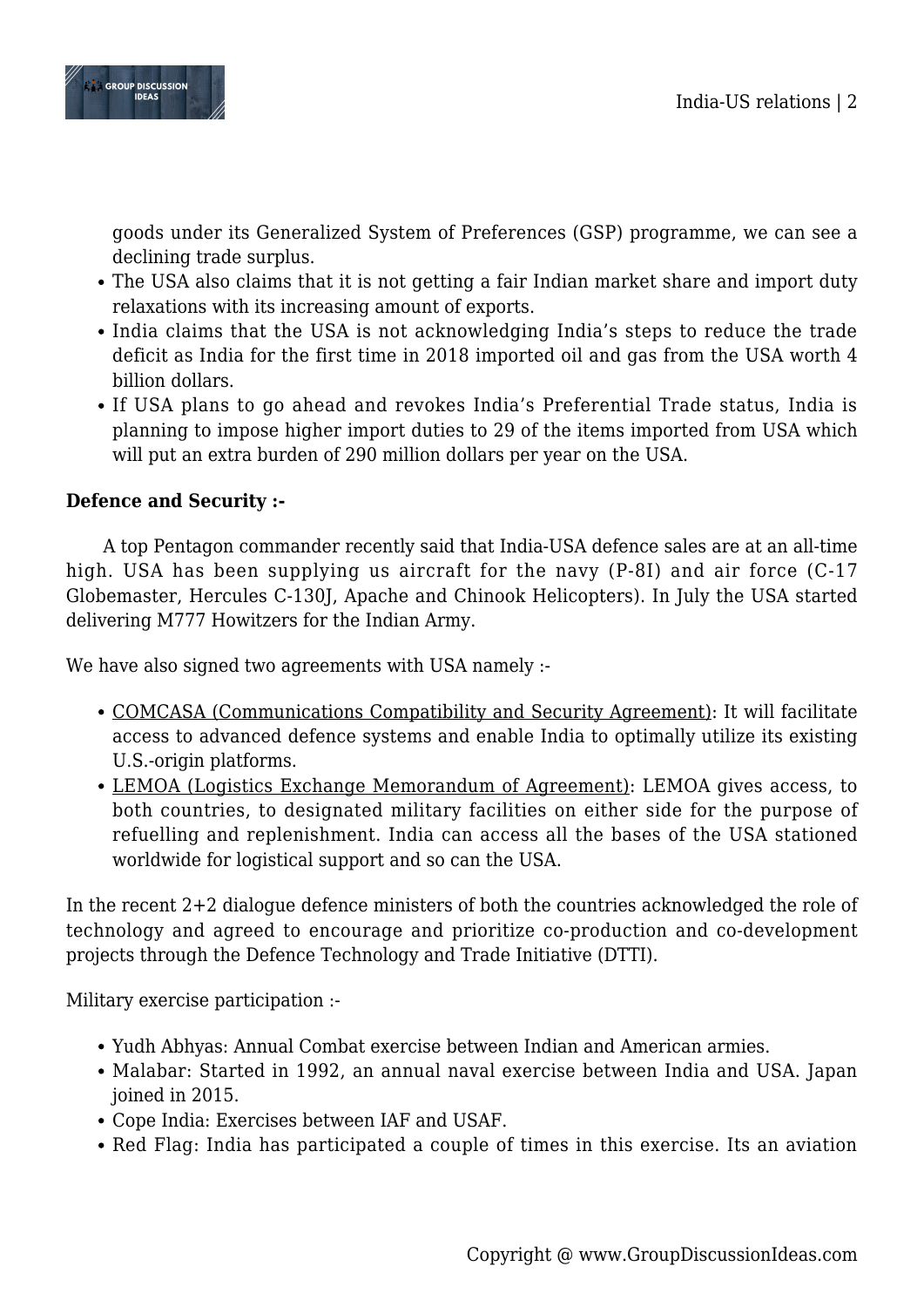

exercise conducted by the USAF in Nebraska several times a year with NATO and other allied countries.

## **Diplomacy :-**

- From the time of independence itself, the USA has had an inclination towards Pakistan. It also supported Pakistan in 1971 Indo-Pak War. The USA supplied military aid and monetary aid for a long time to Pakistan. Though the Trump administration has started to cut military aids to Pakistan because of Pakistan's unwillingness to act on terrorism.
- USA's support to India is also a part of their strategy to deal with China. China's continued progress in military and technology and expansion in the Indian Ocean bothers both India and USA. So the USA is using the strategy of bringing the likeminded democracies together, and with the help of India is trying to keep a check on China.
- In 2018 India got waiver under CAATSA (Countering America's Adversaries Through Sanctions Act), which has averted the standoff between the two countries, as India was reluctant to buy S400 Triumf missiles from Russia and import oil from Iran. Under CAATSA USA had declared that those countries keeping trade relations with Russia, Iran and North Korea will have to deal with heavy sanctions by the USA. But the USA has not renewed the waiver and India is most likely to stop importing oil from Iran from the month of May.

#### **Conclusion :-**

India USA relations have been through constant ups and downs, and there always have been positive and negative sides for India irrespective of the USA President in power. What we should focus on is keeping our sovereignty intact and try to have good relations with our neighbours as much as possible.

Though there may be many merits in being close to the USA, we should never forget Russia's contributions right from the time of independence. Also, we were on good terms with Iran and Iran was supplying oil to us at cheaper rates. India as said earlier that we only take the UN sanctions seriously and we should be firm on this stand of ours and work out some way with the USA to continue our relations with Iran which would also not make us look weak on the international platform.